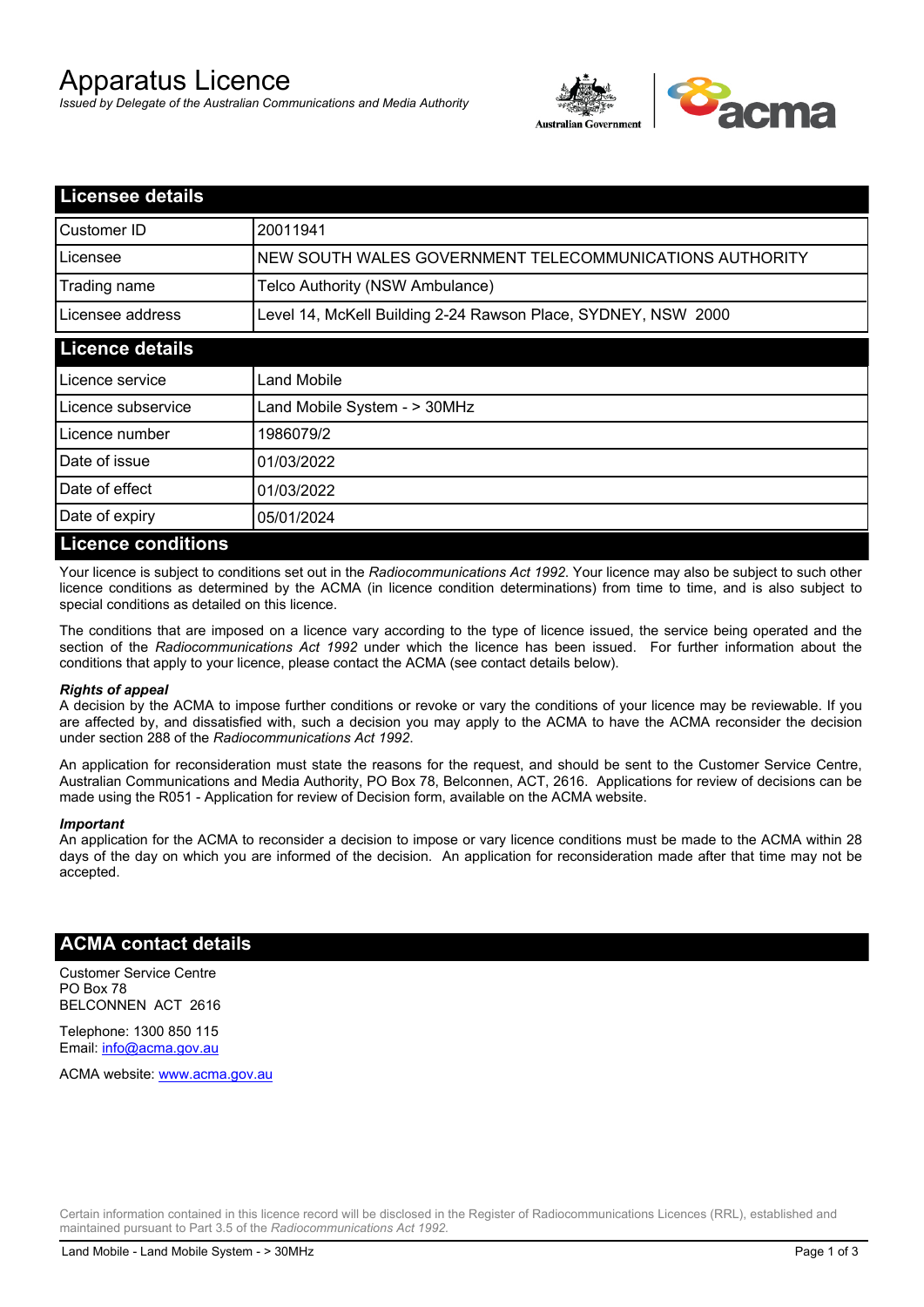# **Advisory Notes applying to licence no.: 1986079/2**

Conditions applicable to the operation of Land Mobile System station(s) authorised under this licence can be found in the Radiocommunications Licence Conditions (Apparatus Licence) Determination and the Radiocommunications Licence Conditions (Land Mobile Licence) Determination. Copies of these determinations are available from the ACMA and from the ACMA home page (www.acma.gov.au).